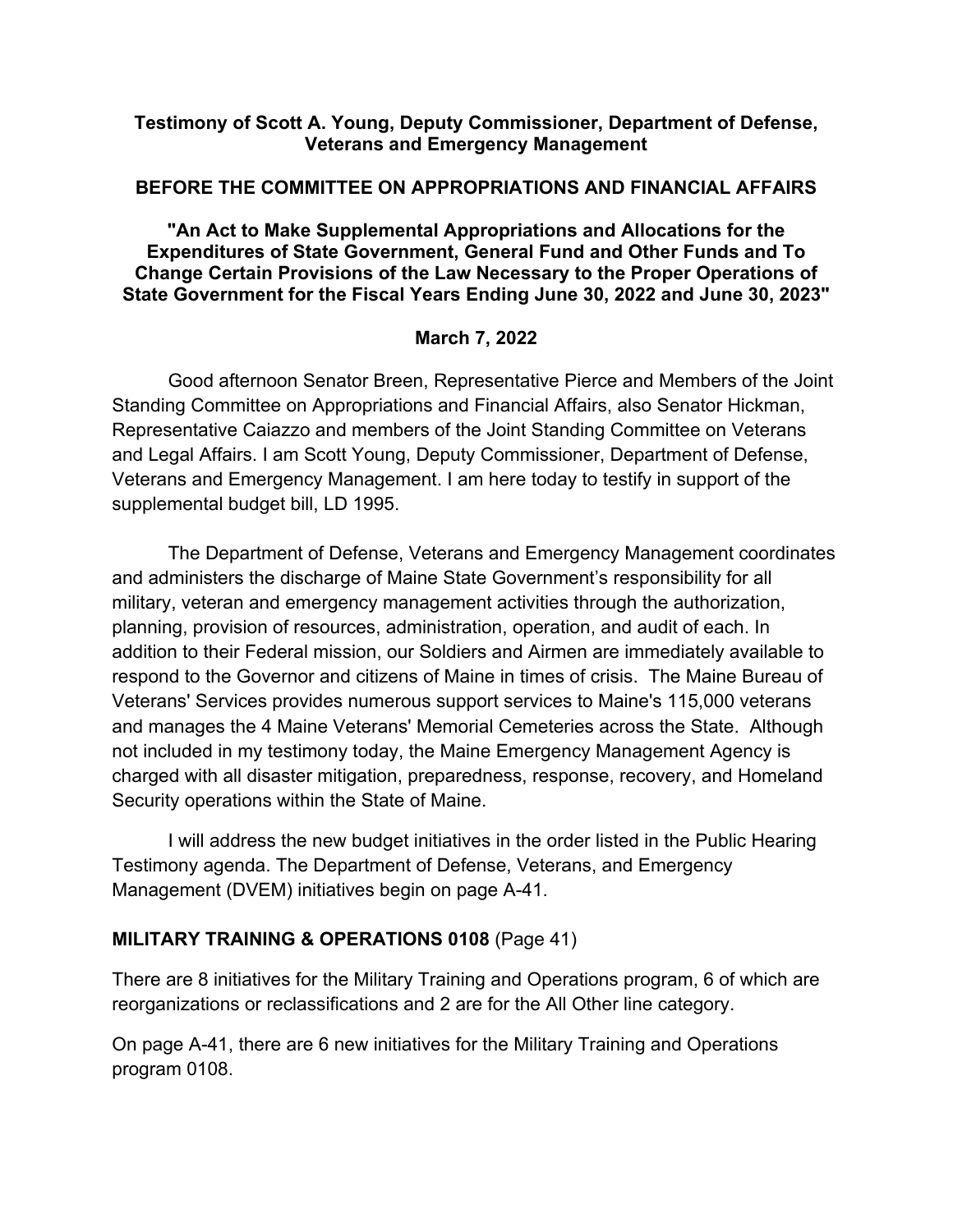First initiative provides funding for the approved management-initiated reorganization of one Building Maintenance Superintendent position to a Superintendent of Buildings position.

## *General Fund increases by \$409 in FY22 and \$2,747 in FY23 while the Federal Expenditures Fund increases by \$1,226 in FY22 and \$8,242 in FY23.*

This position is critical to the Maine Air National Guard in that this position manages the installation property management program and assists with and determines the annual financial plan for staff, material and equipment needs for successful operation of our building maintenance program. The position is the primary point of contact for the development and implementation of the installation operational plans for property management and building maintenance which ensure established objectives are validated and met. Finally, this position assists the Facility Manager with conducting building assessments and inspections.

The second initiative provides funding for the approved management-initiated reorganization of one Carpenter position to a Building Maintenance Coordinator position.

# *General Fund increases by \$274 in FY22 and \$1,093 in FY23 while the Federal Expenditures Fund increases by \$821 in FY22 and \$3,283 in FY23.*

This position provides yearly preventative maintenance activities, monitoring and inspection of contractor work, adjusts the frequency of inspections, is on call 24/7 and is authorized to make adjustments for the repair and maintenance of facilities to include subcontracting. They provide input to the yearly preventative maintenance program and is the Subject Mater Expert for all structural, masonry and carpentry issues. Additionally, this position assists the Building Maintenance Superintendent and the Facility Manager with conducting building assessments and inspections.

The third initiative provides funding for the approved management-initiated reorganization of one Civil Engineer II position to a Civil Engineer III position.

## *Federal Expenditures Fund increases by \$1,677 in FY22 and \$10,645 in FY23.*

This position is required to provide the senior breadth and depth of facilities project management of a Civil Engineer III classification. It also requires a Supervisory job classification to supervise 3 Facility Project Managers and 1 Engineering Technician IV position.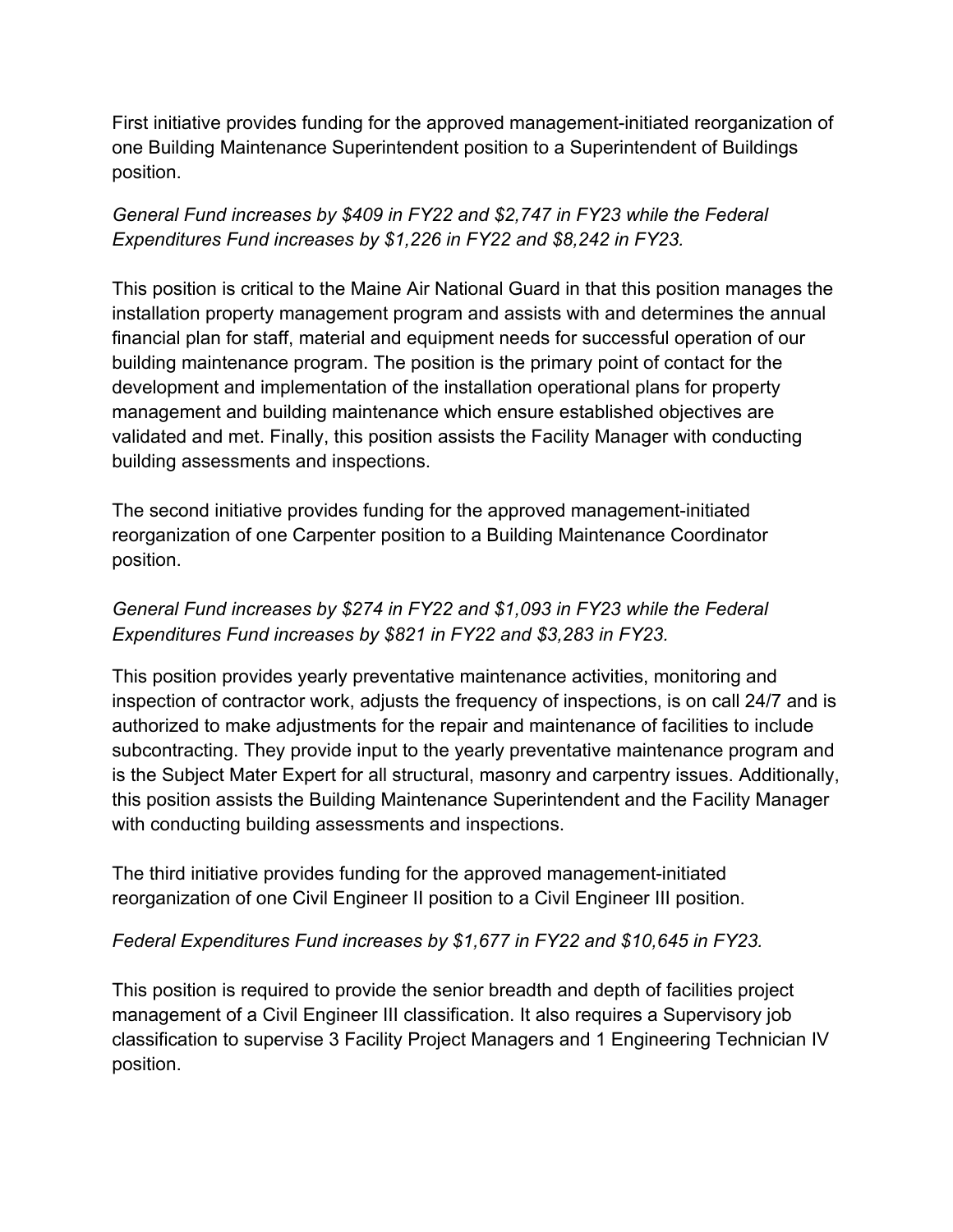The fourth initiative provides funding for the approved management-initiated reorganization of one Custodial Worker III position to an Executive Housekeeper position.

## *General Fund increases by \$188 in FY22 and \$1,249 in FY23 while the Federal Expenditures Fund increases by \$564 in FY22 and \$3,751 in FY23.*

The primary purpose of this position will be to perform maintenance and personnel services work of a supervisory nature in monitoring, coordinating, and overseeing dayto-day operations and staff engaged in a variety of custodial activities within multiple facilities. Responsibilities will entail planning, assigning, supervising, and inspecting staff work; overseeing ordering and delivery of products; testing and evaluating new equipment and products to maximize unit efficiency and cost effectiveness; and maintaining inventories of supplies and equipment.

The fifth initiative provides funding for the approved management-initiated reorganization of 3 Custodial Worker II positions to 3 Building Custodian positions.

# *General Fund increases by \$637 in FY22 and \$2,547 in FY23 while the Federal Expenditures Fund increases by \$1,908 in FY22 and \$7,627 in FY23.*

The primary purpose of these positions will be to perform maintenance and personal service work involving the custodial care and maintenance of public buildings. Responsibilities will include cleaning floors and carpets; dusting and polishing furniture; washing windows, woodwork, toilets, washrooms, and fixtures; changing light bulbs; performing trash and recycling removal services; and operating and maintaining various types of custodial equipment.

The final initiative on this page provides funding for the approved management-initiated reorganization of one Office Specialist I to a Contract/Grant Specialist position.

## *General Fund increases by \$322 in FY22 and \$1,939 in FY23 while the Federal Expenditures Fund increases by \$965 in FY22 and \$5,810 in FY23.*

The 101st Air Refueling Wing is authorized an office specialist position to support base operations. This initiative upgrades the Office Specialist I position to a Contract/Grant Specialist and is necessary to ensure all solicitations, bids, correspondence, contracts and funding tasks for goods, services, and construction related activities that are required of the Maine Air National Guard are accomplished in a timely and professional manner.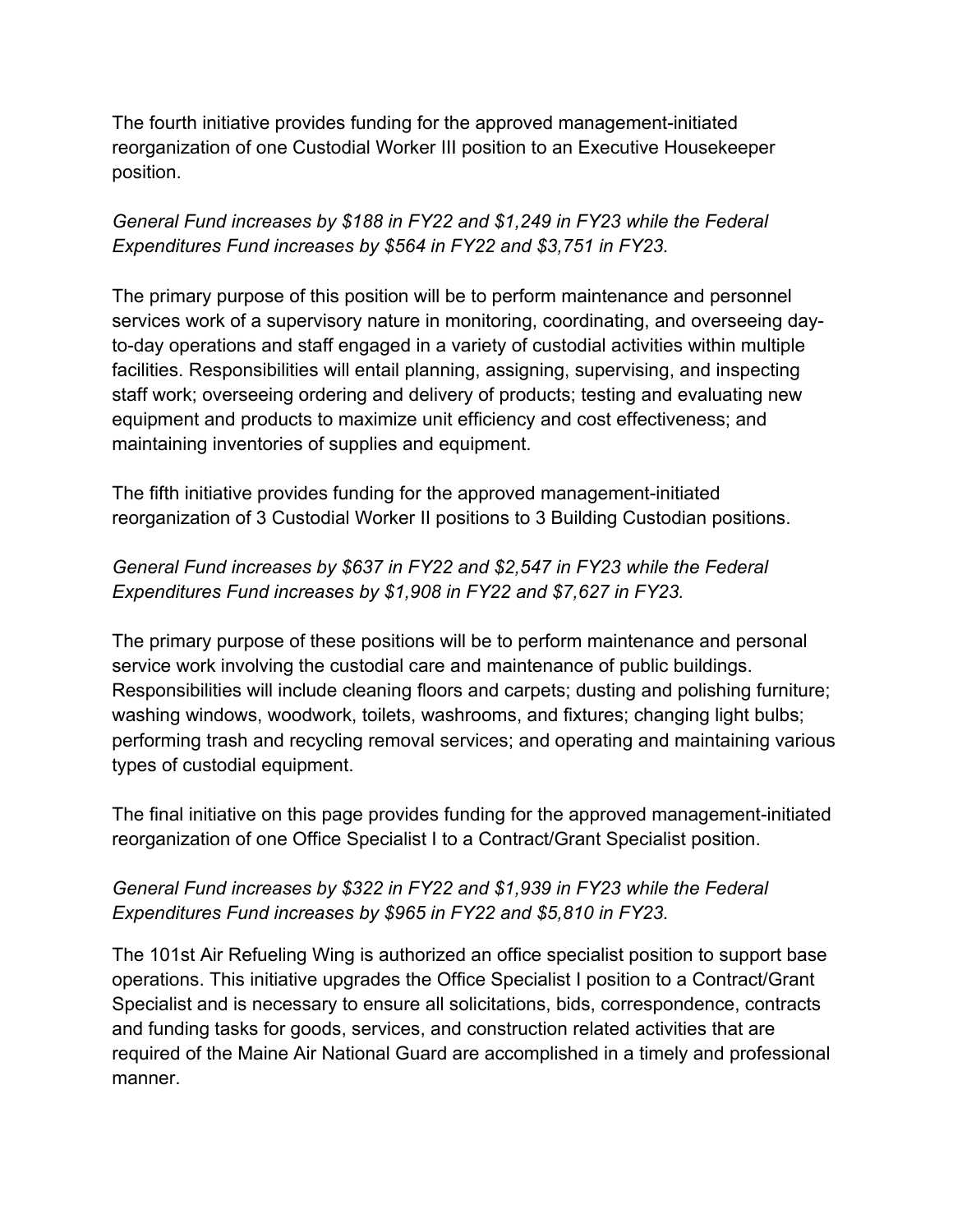On page A-42, there are 2 new initiatives for the Military Training and Operations program 0108.

The first initiative provides funding for custodial service contracts at Armories and Readiness Centers across the State that currently do not have a custodian or custodial services contract. These facilities are currently being cleaned by Maine Army National Guard (MEARNG) members. This hinders the Maine National Guard's ability to perform mission essential training of service members across the state. Funding request is to support 13 armories with approximately 195,000 square feet.

## *General Fund increases by \$20,000 in FY22 and \$81,000 in FY23 while the Federal Expenditures Fund increases by \$23,200 in FY22 and \$94,000 in FY23.*

The second initiative provides funding to replace 2 vehicles leased through the Central Fleet Management Division. Presently the Bureau has two vehicles at or beyond their useful life. Central Fleet has notified the Director of Building Control Operations and informed him they no longer intend to support the vehicles in question. Central Fleet recovers the cost of purchase in the first 36 months of the lease. This funding covers the difference between the current lease cost and increased cost for leasing new replacement vehicles.

*General Fund increases by \$0 in FY22 and \$15,108 in FY23.*

# **VETERANS SERVICES 0110** (Page A-43)

I will now move on to the Veterans Services 0110 program on page A-43. There are 5 initiatives for the program, all of which are personnel or reorganization actions.

The first initiative provides funding to increase the hours of one part-time Office Associate II position from 40 hours to 80 hours. Public Law 2021, Chapter 429, added 2 new Veteran Service Officers to the Maine Bureau of Veterans Services with the intent of growing outreach and support to veterans. As a result, the bureau anticipates increased workload in the areas of financial recordkeeping, administrative functions, strategic partnership, and homeless veterans' services. Making this position full-time will help the bureau accommodate this increased workload. Having a full-time person in this position will also improve continuity of programs given our limited staff.

*Legislative head count will increase by 0.5 and the General Fund increases by \$8,538 in FY22 and \$35,903 in FY23.*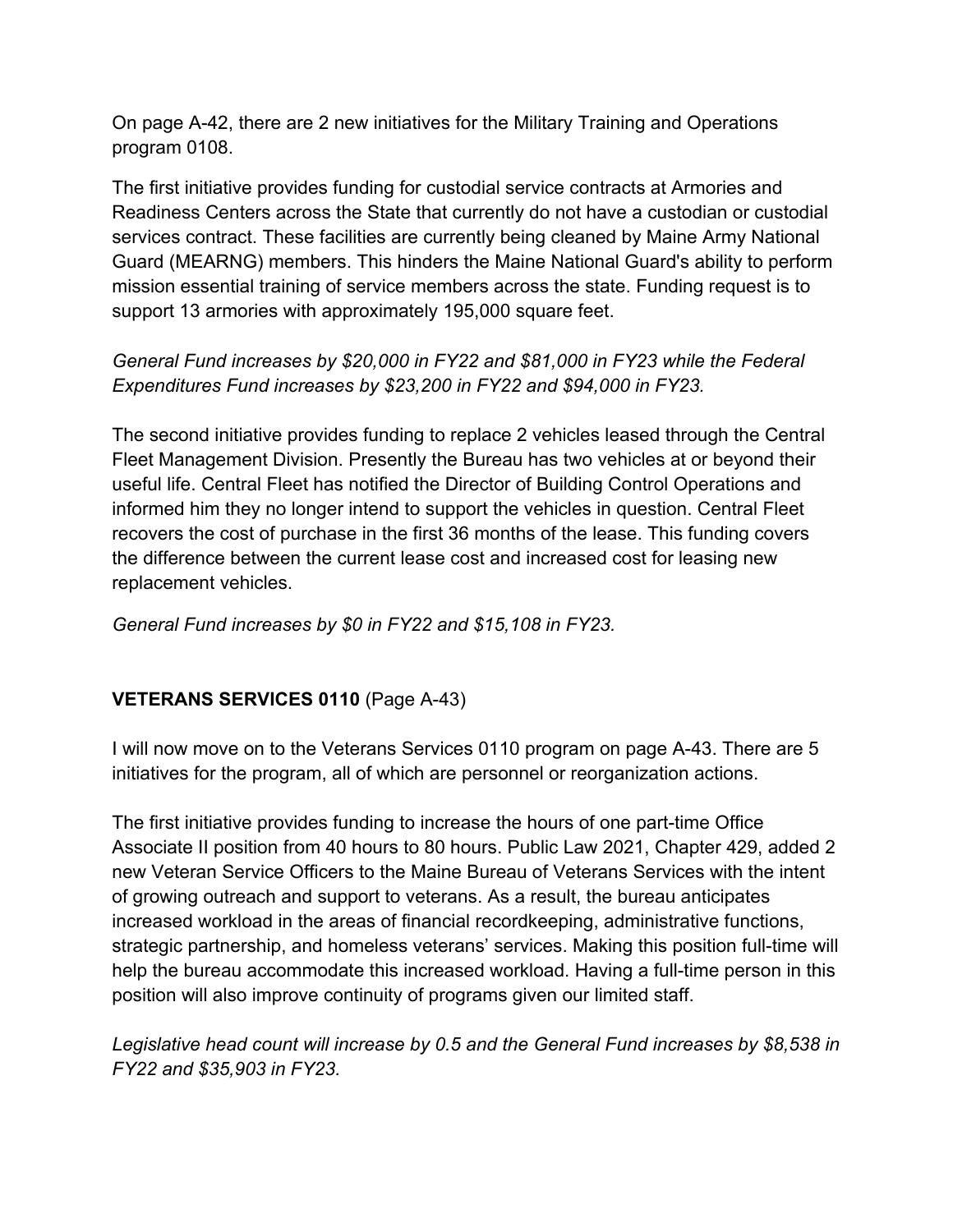The second initiative provides funding for the approved management-initiated reorganization of 11 Veterans Services Officer positions from range 23 to range 25.

#### *General Fund increases by \$31,386 in FY22 and \$135,717 in FY23.*

The Agency has updated its minimum qualifications in response to Federal requirements. Review of the current classification, audit information, and historical analysis of the class file revealed that, although the nature of the work remains consistent with the existing classification; the breadth and depth of the work is changing directly related to implementation of the Appeals Modernization Act, Mission Act of 2018, use of multiple complex web-portal programs, and VA Pension program modifications. Responsibilities entail obtaining and retaining required certifications, supervising staff, overseeing day-to-day operations of field and itinerant offices, coordinating mental health and housing services, ensuring consistency and compliance with decentralized recognition programs, and leading and advocating for benefits before multiple VA entities.

The third initiative provides funding for the approved management-initiated reorganization of 3 Heavy Equipment Operator II positions to 3 Grounds & Equipment Supervisor positions.

## *General Fund increases by \$2,732 in FY22 and \$17,158 in FY23.*

Administration and maintenance of the grounds at the 4 Maine Bureau of Veterans Services cemeteries has become increasingly complex and multi-faceted over the last decade. This position must now supervise and direct groundskeeping crews and private contractors at each of the cemeteries. This position must also adhere and manage operations in accordance with the State of Maine Veterans Cemetery Standard Operating Procedure which incorporates specific and detailed requirements of the US Dept of Veterans Affairs National Cemetery Administration.

The fourth initiative provides funding for the approved management-initiated reorganization of 6 Groundskeeper II positions to 6 Heavy Equipment Operator II positions.

#### *General Fund increases by \$8,038 in FY22 and \$34,368 in FY23.*

Administration and maintenance of the grounds at the 4 Maine Bureau of Veterans Services cemeteries has become increasingly complex and multi-faceted over the last decade. This position and others like it perform the duties of the current position while also routinely engaging in the plot openings and closures, attendance at funerals,